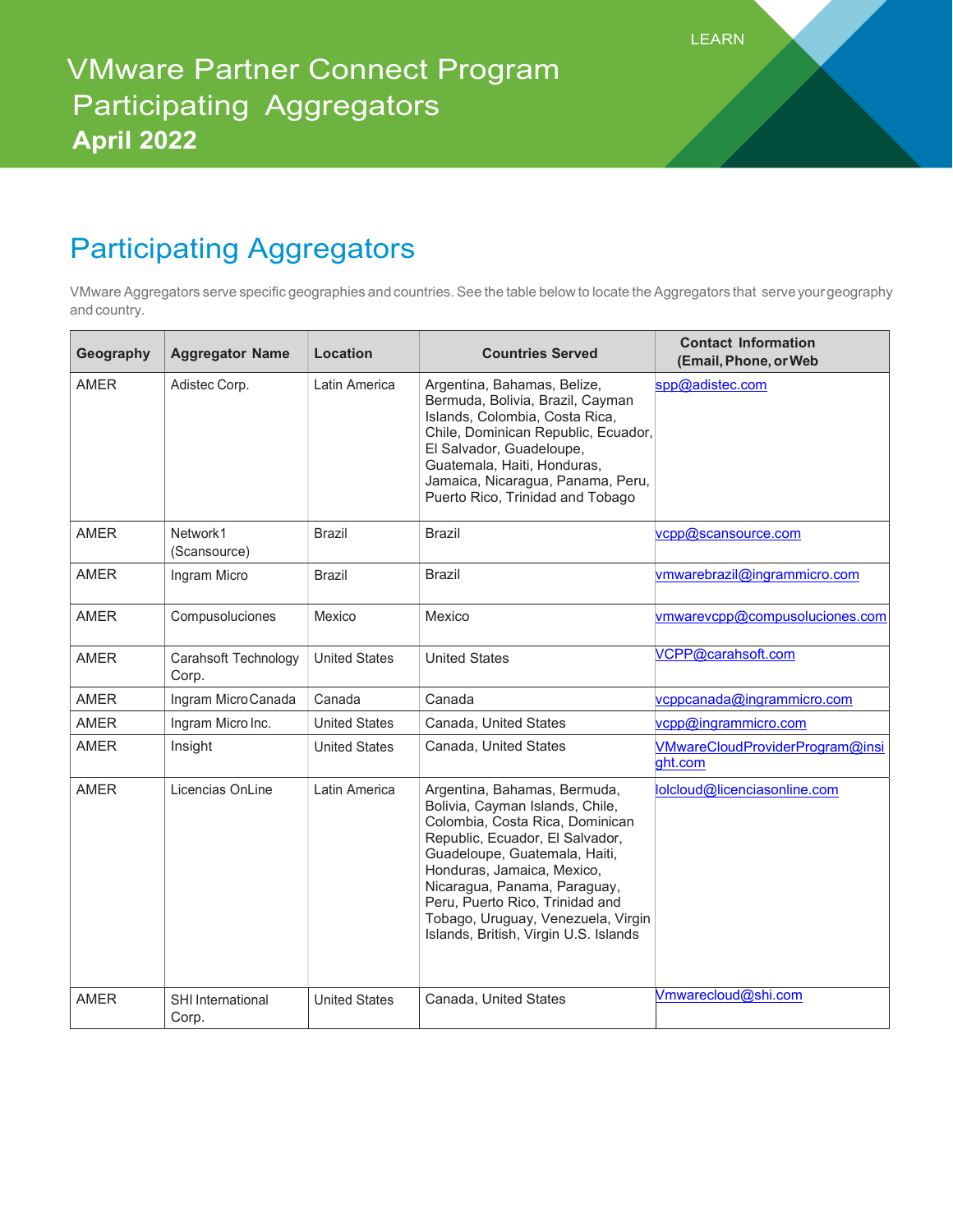## VMware Partner Connect Program Participating Aggregators

| Geography   | <b>Aggregator Name</b>                         | Location                       | <b>Countries Served</b>                                                                                                                                                                                                                                                                                                                                                                                    | <b>Contact Information</b><br>(Email, Phone, or Web |
|-------------|------------------------------------------------|--------------------------------|------------------------------------------------------------------------------------------------------------------------------------------------------------------------------------------------------------------------------------------------------------------------------------------------------------------------------------------------------------------------------------------------------------|-----------------------------------------------------|
| <b>EMEA</b> | ALSO Schweiz AG                                | Switzerland                    | Switzerland, Croatia, BALTICS                                                                                                                                                                                                                                                                                                                                                                              | www.also.com                                        |
| <b>EMEA</b> | <b>ABNET</b>                                   | Israel                         | Israel                                                                                                                                                                                                                                                                                                                                                                                                     | www.abnet.com                                       |
| <b>EMEA</b> | Aptec Distribution<br><b>FZE LLC</b>           | <b>United Arab</b><br>Emirates | Azerbaijan, Egypt, Kuwait, Lebanon,<br>Morocco, Oman, Qatar, Saudi<br>Arabia, Turkey, United Arab<br>Emirates                                                                                                                                                                                                                                                                                              | www.aptecme.com                                     |
| <b>EMEA</b> | <b>Arrow ECS Central</b><br>GmbH               | Germany                        | Czech Republic, Denmark, Finland,<br>Germany, Hungary, Norway,<br>Poland, Austria, Belgium,<br>Luxembourg, France, Sweden,<br>United Kingdom, BALTICS                                                                                                                                                                                                                                                      | cloud.ecs.eu@arrow.com                              |
| <b>EMEA</b> | Axiz (Pty.) Ltd.                               | South Africa                   | Botswana, Cameroon, Ethiopia,<br>Kenya, Mauritius, Nigeria, South<br>Africa, Tanzania, Uganda                                                                                                                                                                                                                                                                                                              | www.axiz.com                                        |
| <b>EMEA</b> | <b>BPS Middle East FZ</b><br><b>LLC</b>        | Middle East                    | UAE, Kuwait, Oman, Bahrain, Saudi<br>Arabia, Qatar, Lebanon, Algeria,<br>Morocco, Tunisia, Jordan                                                                                                                                                                                                                                                                                                          | sales@bpsme.com                                     |
| <b>EMEA</b> | Bechtle GmbH & Co.<br>KG                       | Germany                        | Germany                                                                                                                                                                                                                                                                                                                                                                                                    | www.bechtle.com                                     |
| <b>EMEA</b> | Crayon AB<br>(includes Sequint NL)             | Sweden                         | Denmark, Finland, France, Norway,<br>Sweden, Netherlands                                                                                                                                                                                                                                                                                                                                                   | SPLA@crayon.com                                     |
| <b>EMEA</b> | Epsidon Technology<br>Distribution (Pty.) Ltd. | South Africa                   | Angola, Botswana, Burundi,<br>Cameroon, Central African Republic,<br>Congo, Democratic Republic of<br>Congo, Republic of Djibouti,<br>Equatorial Guinea, Eritrea, Ethiopia,<br>Gabon, Ghana, Kenya, Lesotho,<br>Madagascar, Malawi, Mauritius,<br>Mozambique, Namibia, Nigeria,<br>Rwanda, São Tomé and Príncipe,<br>Seychelles, Somalia, South Africa,<br>Eswatini, Tanzania, Uganda,<br>Zambia, Zimbabwe | hosting@firstdistribution.co.za                     |
| <b>EMEA</b> | Elcore AG                                      | <b>CIS Countries</b>           | Ukraine, Armenia, Azerbaijan,<br>Georgia, Uzbekistan Kazakhstan                                                                                                                                                                                                                                                                                                                                            | www.elcoregroup.com                                 |
| <b>EMEA</b> | <b>GTI Software</b><br>Networking SA           | Spain                          | Portugal, Spain                                                                                                                                                                                                                                                                                                                                                                                            | www.gti.es                                          |
| <b>EMEA</b> | Ingram Micro<br>Beograd d.o.o.                 | Serbia                         | Serbia, Bosnia & Herzegovina, North<br>Macedonia, Albania, Montenegro<br>and Kosovo                                                                                                                                                                                                                                                                                                                        | www.ingrammicro.com                                 |
|             |                                                |                                |                                                                                                                                                                                                                                                                                                                                                                                                            |                                                     |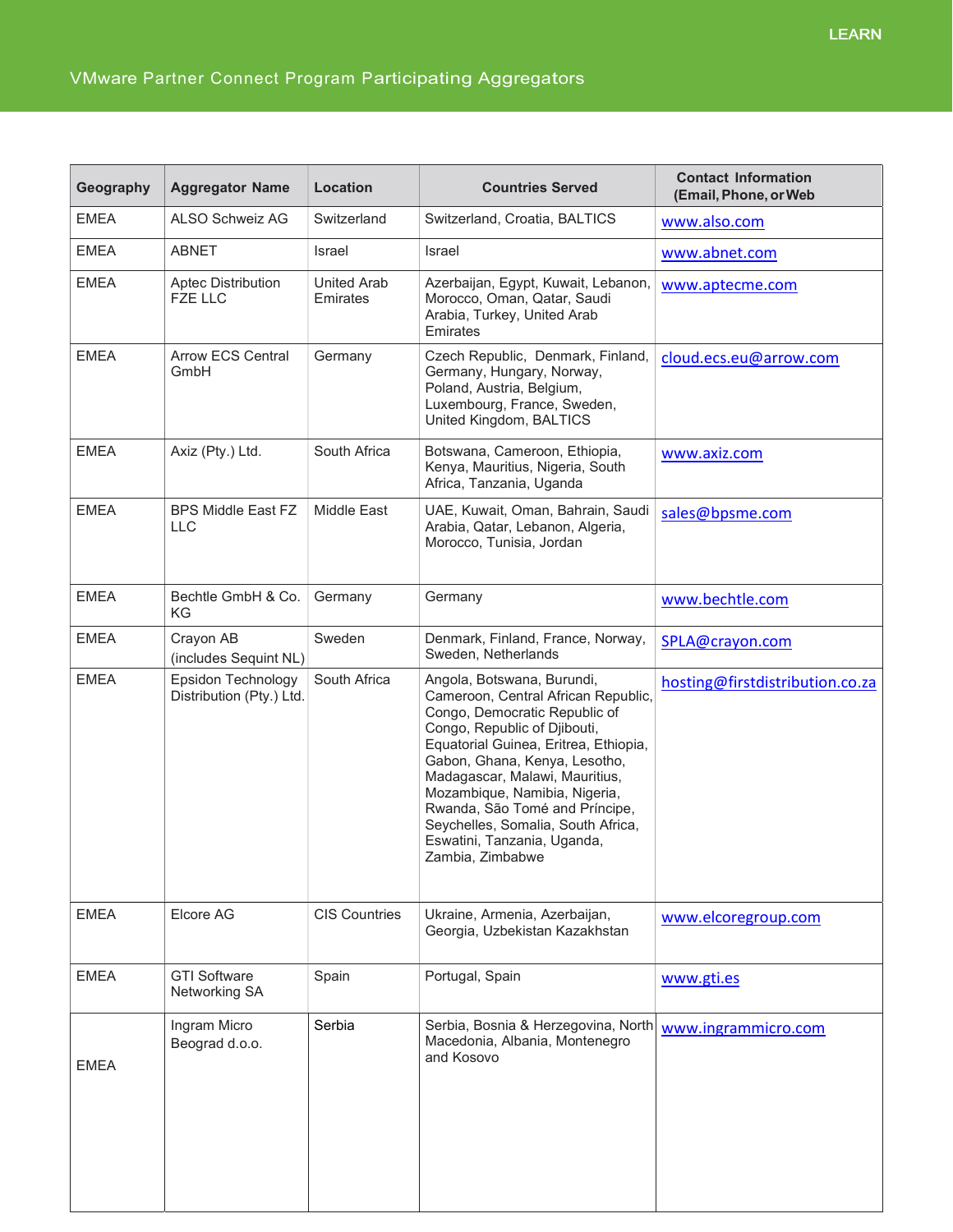| Geography   | Aggregator<br><b>Name</b>                            | <b>Location</b>      | <b>Countries Served</b>                                                                                                                             | <b>Contact Information (Email,</b><br>Phone, or Web Site) |
|-------------|------------------------------------------------------|----------------------|-----------------------------------------------------------------------------------------------------------------------------------------------------|-----------------------------------------------------------|
| <b>EMEA</b> | Ingram Micro<br><b>Distribution GmbH</b>             | Germany              | Germany                                                                                                                                             | www.ingrammicro.com                                       |
| <b>EMEA</b> | Insight Technology<br>Solutions GmbH                 | Germany              | Austria, Belgium, Denmark, Finland,<br>France, Germany, Italy,<br>Luxembourg, Netherlands, Norway,<br>Spain, Sweden, Switzerland, United<br>Kingdom | www.insight.com                                           |
| <b>EMEA</b> | Micromail Ltd.                                       | Ireland              | Ireland                                                                                                                                             | info@micromail.ie                                         |
| <b>EMEA</b> | Sec-Tec                                              | Slovakia             | Slovakia                                                                                                                                            | sectec@sectec.sk                                          |
| <b>EMEA</b> | Softcat Ltd.                                         | United Kingdom       | United Kingdom                                                                                                                                      | info@softcat.com                                          |
| <b>EMEA</b> | Softline                                             | <b>CIS</b>           | Ukraine, Georgia, Kazakhstan,<br>Armenia, Azebaijan                                                                                                 | info@softlinegroup.com                                    |
| <b>EMEA</b> | SoftwareONE AG                                       | Switzerland          | Germany, Switzerland, Austria,<br>Poland, Czech Republic, Ukraine                                                                                   | www.softwareone.com                                       |
| <b>EMEA</b> | Systematika                                          | Italy                | Italy                                                                                                                                               | www.systematika.com                                       |
| <b>EMEA</b> | <b>Techdata Europe</b><br>GmbH                       | Germany              | Austria, Belgium, France, Germany,<br>Poland, Czech Republic,<br>Luxembourg, Netherlands, United<br>Kingdom, Switzerland                            | www.techdata.com                                          |
| <b>EMEA</b> | Tech Data Bilgisayar<br>Sistemleri Anonim<br>Sirketi | Turkey               | Turkey                                                                                                                                              | www.techdata.com                                          |
| <b>APAC</b> | Daou Technology, Inc Republic                        | of Korea             | Republic of Korea                                                                                                                                   | vmware-sales@daoudata.co.kr                               |
| <b>APAC</b> | Youngwoo Digital<br>Co., Ltd                         | Republic of<br>Korea | Republic of Korea                                                                                                                                   | www.youngwoo.co.kr                                        |
| <b>APAC</b> | VST ECS Pericomp<br>Sdn Bhd                          | Malaysia             | Malaysia                                                                                                                                            | www.vstecs.com.my                                         |
| <b>APAC</b> | <b>ECS Technology</b><br>(China) Ltd. (PCS)          | China                | China                                                                                                                                               | www.ecschina.com                                          |
| <b>APAC</b> | Digital China                                        | China                | China                                                                                                                                               | vcan@digitalchina.com                                     |
| <b>APAC</b> | Ingram Micro<br>Australia                            | Australia            | Australia                                                                                                                                           | http://au.ingrammicro.com                                 |
| <b>APAC</b> | Ingram Micro (China)<br>Limited                      | Hong Kong            | Hong Kong                                                                                                                                           | http://hk.ingrammicro.com                                 |
| <b>APAC</b> | Ingram Micro Asia<br>Ltd.                            | Singapore            | Singapore, Malaysia, Indonesia,<br>Thailand                                                                                                         | SGIMALVMWAREVSPP@<br>ingrammicro.com                      |